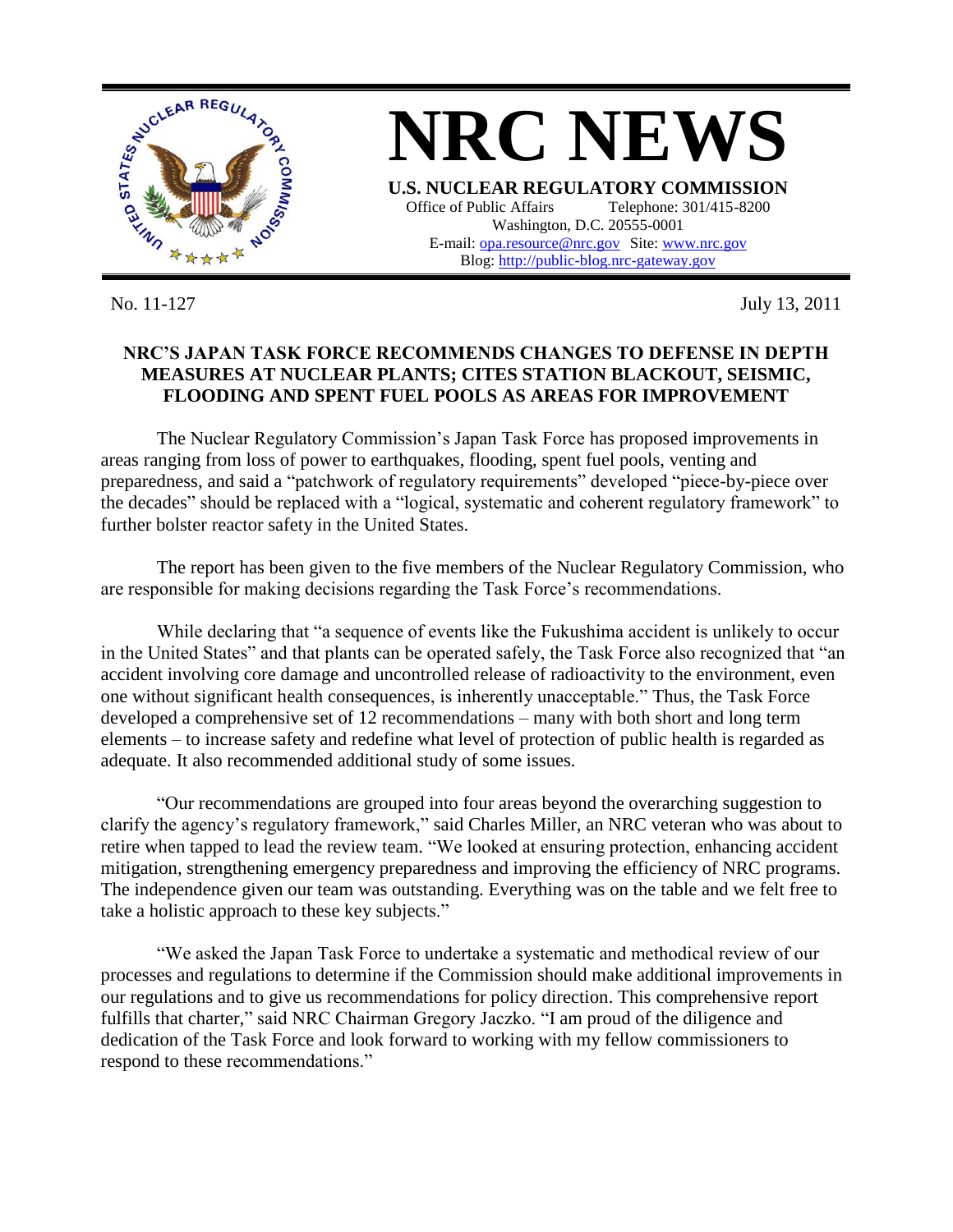On July 19 the Commission will meet to hear from Miller and his team, and pose questions about their nearly four-month effort. On July 28 the Task Force will hold a public meeting to discuss the report, and members will appear before the Advisory Committee on Reactor Safeguards on Aug. 17. Additional meetings may be scheduled to seek public input on the recommendations.

The report noted that the current NRC approach to regulation includes requirements for protection and mitigation of design-basis events, requirements for some "beyond-design-basis" events through regulations, and voluntary industry initiatives to address severe accident issues.

"This regulatory approach, established and supplemented piece-by-piece over the decades, has addressed many safety concerns and issues, using the best information and techniques available at the time. The result is a patchwork of regulatory requirements and other safety initiatives, all important, but not given equivalent consideration and treatment by licensees or during NRC technical review and inspection. Consistent with the NRC's organizational value of excellence, the Task Force believes that improving the NRC's regulatory framework is an appropriate, realistic and achievable goal," said the report.

The authors added, "Continued operation and continued licensing activities do not pose an imminent risk to public health and safety. However, the Task Force also concludes that a more balanced application of the Commission's defense-in-depth philosophy using risk insights would provide an enhanced regulatory framework that is logical, systematic, coherent and better understood. Such a framework would support appropriate requirements for increased capability to address events of low likelihood and high consequence, thus significantly enhancing safety."

By recommending a more "coherent regulatory framework for adequate protection that appropriately balances defense-in-depth and risk considerations," the report recommends:

- Requiring plants to reevaluate and upgrade as necessary their design-basis seismic and  $\bullet$ flooding protection of structures, systems and components for each operating reactor and reconfirm that design basis every 10 years;
- Strengthening Station Black Out (SBO) mitigation capability for existing and new reactors for design-basis and beyond-design-basis natural events – such as floods, hurricanes, earthquakes, tornadoes or tsunamis – with a rule to set minimum coping time without offsite or onsite AC power at 8 hours; establishing equipment, procedures and training to keep the core and spent fuel pool cool at least 72 hours; and preplanning and pre-staging offsite resources to be delivered to the site to support uninterrupted core and pool cooling and coolant system and containment integrity as needed;
- Requiring that facility emergency plans address prolonged station blackouts and events involving multiple reactors;
- Requiring additional instrumentation and seismically protected systems to provide additional cooling water to spent fuel pools if necessary; and requiring at least one system of electrical power to operate spent fuel pool instrumentation and pumps at all times. The Task Force noted it will take some time for a full understanding of the sequence of events and condition of the spent fuel pools. The report said based on information available to date the two most cogent insights related to the availability of pool instrumentation and the plant's capability for cooling and water inventory management;